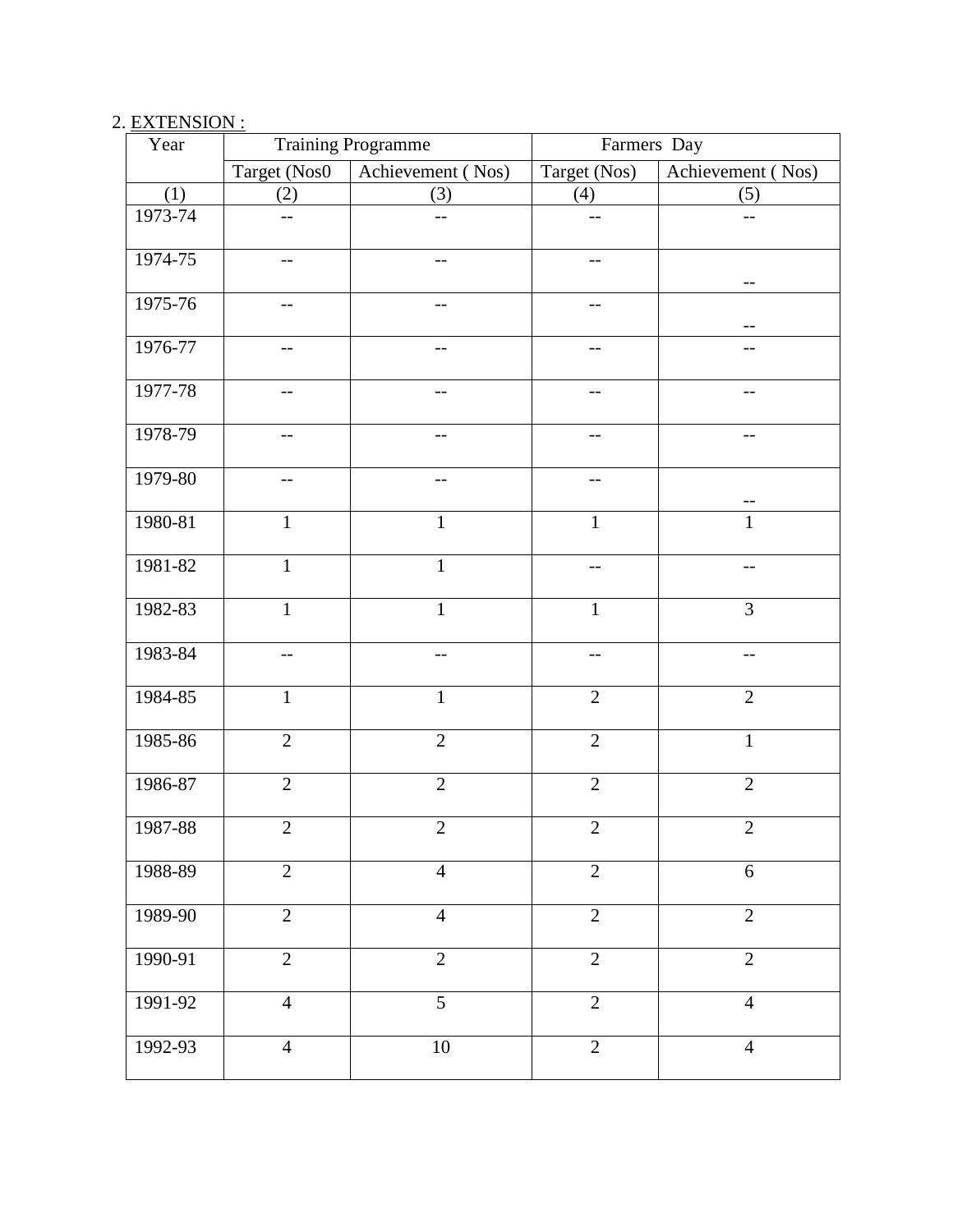| $\therefore$ 2 $\therefore$ |  |  |  |  |
|-----------------------------|--|--|--|--|
|-----------------------------|--|--|--|--|

| (1)           | (2)            | $\frac{3}{2}$   | (4)             | (5)             |
|---------------|----------------|-----------------|-----------------|-----------------|
| 1993-1994     | $\overline{4}$ | $\overline{7}$  | $\overline{2}$  | 3               |
| 1994-1995     | $\overline{4}$ | $\overline{4}$  | $\overline{2}$  | $\overline{2}$  |
| 1995-1996     | $\overline{4}$ | $\overline{5}$  | $\overline{2}$  | $\overline{3}$  |
| 1996-1997     | $\overline{4}$ | $\overline{5}$  | $\overline{2}$  | $\overline{5}$  |
| 1997-1998     | $\overline{4}$ | $\overline{4}$  | $\overline{2}$  | $\overline{2}$  |
| 1998-1999     | $\overline{5}$ | 21              | $\overline{4}$  | 6               |
| 1999-2000     | $\overline{5}$ | 21              | $\overline{4}$  | $\overline{4}$  |
| 2000-2001     | $\overline{5}$ | $\overline{27}$ | $\overline{5}$  | $\overline{2}$  |
| $2001 - 2002$ | 6              | $17\,$          | 6               | $\overline{2}$  |
| 2002-2003     | 6              | $\overline{5}$  | $\overline{5}$  | $\overline{2}$  |
| 2003-2004     | 6              | $\overline{2}$  | 6               | $\overline{2}$  |
| 2004-2005     | $10\,$         | 11              | $10\,$          | $10\,$          |
| 2005-2006     | 12             | $\overline{9}$  | 12              | 6               |
| 2006-2007     | $11\,$         | 9               | 9               | 6               |
| 2007-2008     | $-$            | 12              | $-$             | $\overline{4}$  |
| 2008-2009     | 12             | 10              | 12              | 10              |
| 2009-2010     | 18             | 17              | $18\,$          | 15              |
| 2010-2011     | 22             | 24              | 22              | 25              |
| 2011-2012     | 22             | $\overline{27}$ | $\overline{22}$ | $\overline{27}$ |
| 2012-2013     | 22             | 28              | 22              | 26              |